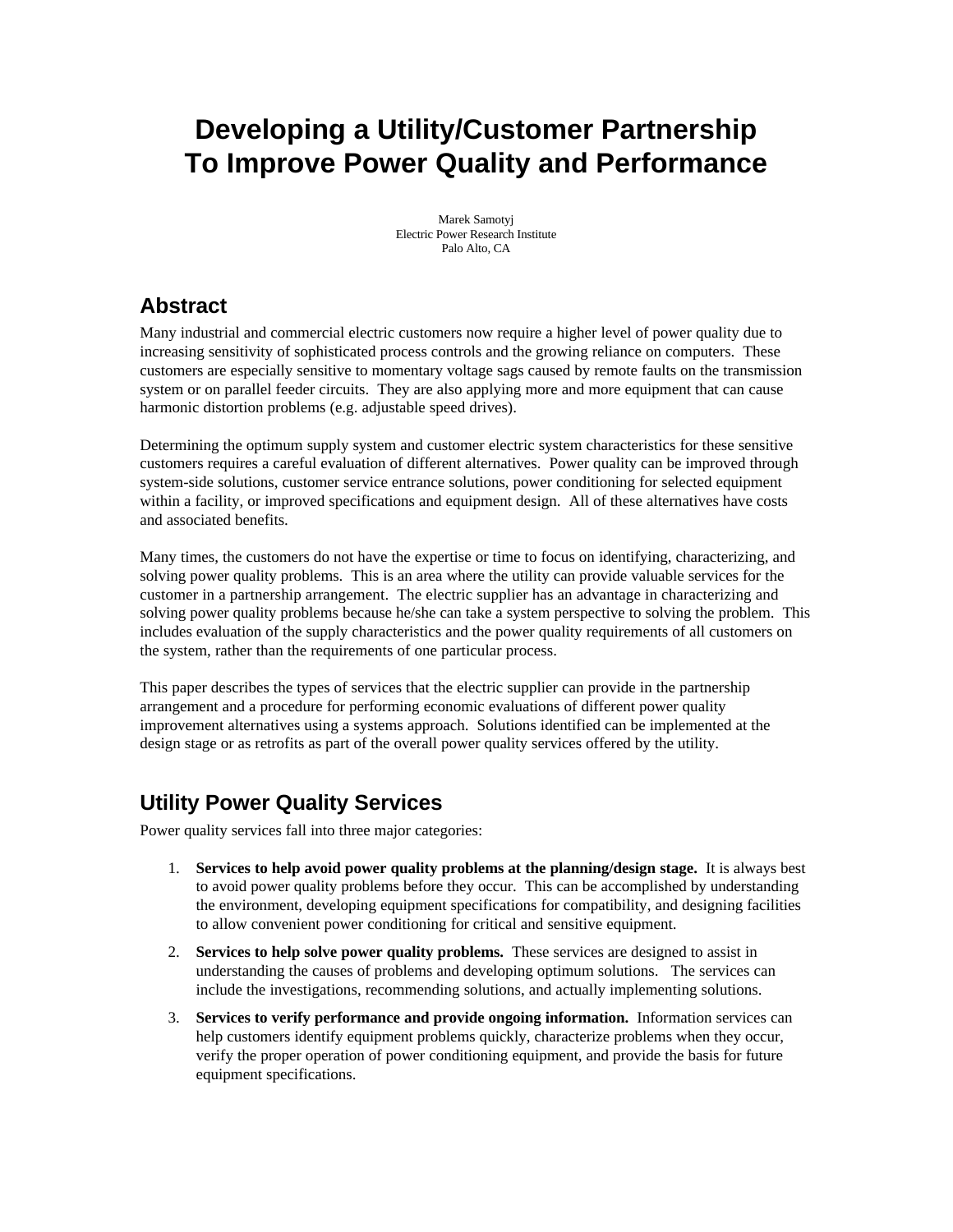Under these three main categories, there are many types of specific services that can be offered to help customers improve the efficiency and reliability of their operations. Examples of these services are indicated in Figure 1 and described in the subsequent sections of this paper.

Voltage sags and momentary interruptions are the most important power quality variations affecting many industrial and commercial customers. The descriptions of specific services focus on the applications to help solve problems with these power quality variations. The concepts are equally applicable to problems associated with capacitor switching transients or harmonic distortion levels but the specific types of investigations, equipment, and solutions would be different.

# **Power Quality Services for Different Stages of Operation**

# **Planning/Design Stage**





*Figure 1. Examples of power quality services that can be offered by the electricity supplier.*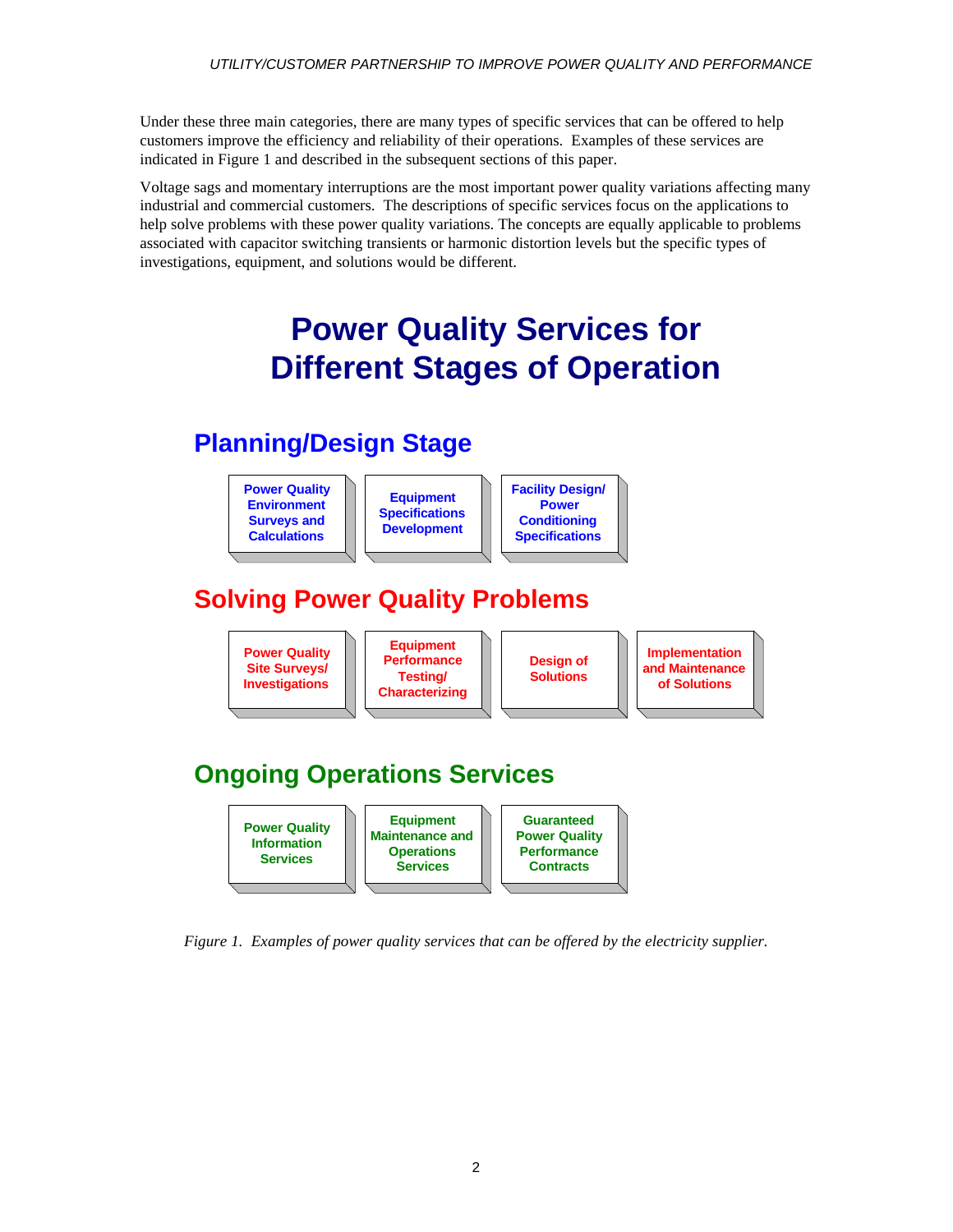#### Characterizing the Power Quality Environment

The first important task in establishing compatibility between the electrical supply and the facility operations is to characterize the expected quality of the supply. Standards like IEC 1000-2-2 provide some basic guidelines for the levels of power quality that can be expected but these specifications are inadequate to actually evaluate the economics of providing power conditioning to all or parts of a facility.

The electricity supplier can characterize the expected power quality at the customer location in much more detail. Switching transients can be evaluated with simulation tools; harmonic distortion levels can be estimated based on other harmonic producing loads in the area and the system response characteristics; and the expected voltage sag performance can be determined from historical data, long term measurements, and short circuit simulations. Figures 2 is an example of a typical chart used to illustrate the expected voltage sag performance at a customer location in terms of the sag magnitude. Figure 3 is an example of a chart type that combines the magnitude and duration data for the expected performance – this is the format recommended by the IEEE P1346 Working Group on Compatibility with Industrial Process Equipment.



#### **Expected Voltage Sag/Interruption Performance**

*Figure 2. Example voltage sag performance bar chart.*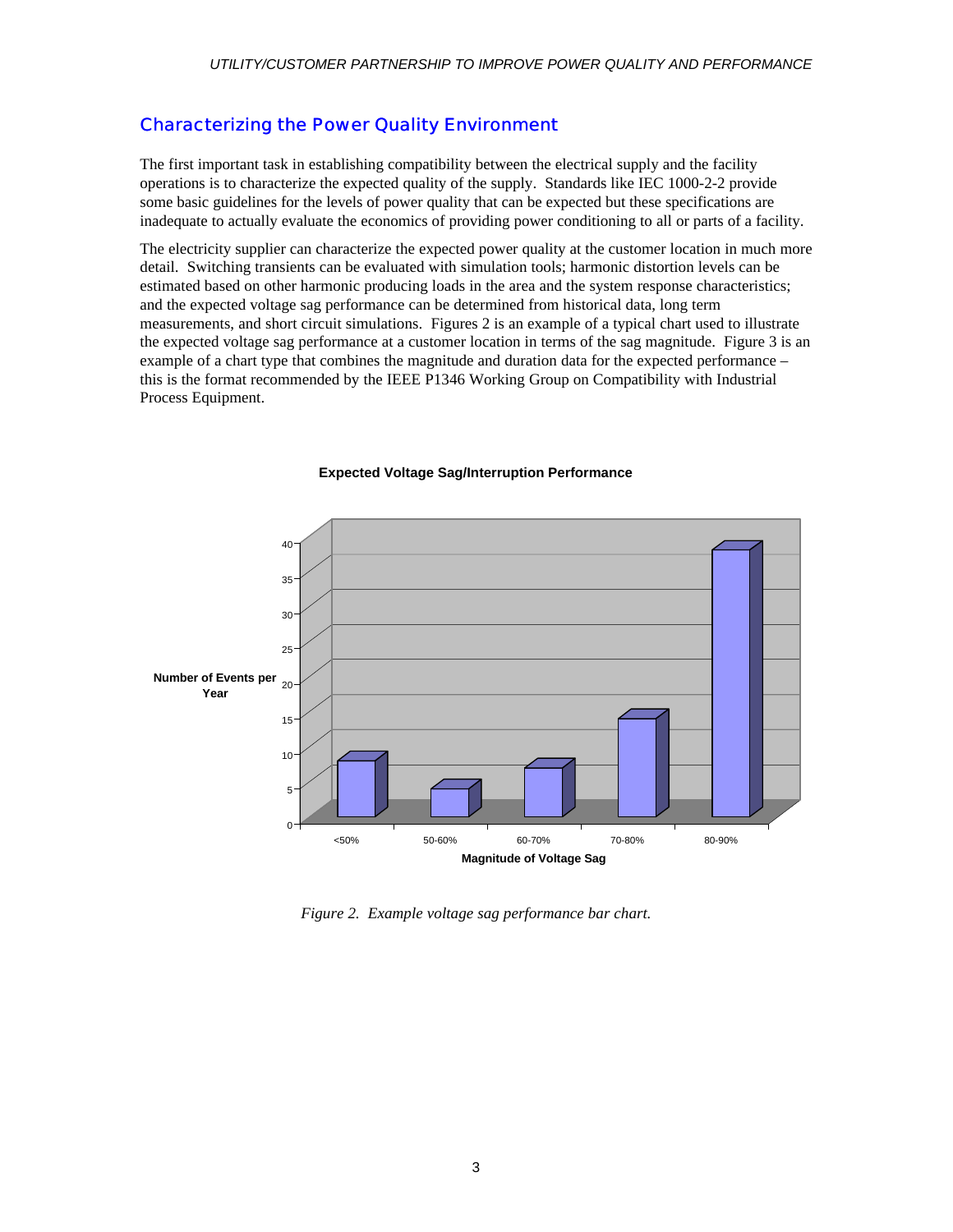

*Figure 3. Example of contour plot of expected voltage sag performance in terms of magnitude and duration.*

#### Developing Equipment Specifications

With an understanding of the expected power quality environment, it is possible to develop equipment specifications that will help assure reliable operation of the overall facility. The electricity supplier can help translate the expected performance information into actual equipment specifications. Important categories to consider at all levels of the system are shown in Figure 4*. This figure is from the Power Quality Workbook developed by EPRI with the Bonneville Power Administration.*

#### Developing Recommendations for Facility Design and Power Conditioning

It is also possible to take the concept of developing equipment specifications a step further and actually participate in the overall facility design. This would include layout of the facility loads to improve power quality performance and to achieve the most economical design for power conditioning equipment. The layout should assure that the facility loads do not interfere with each other (e.g. voltage notching from converters) and should provide convenient grouping of sensitive loads for power conditioning. For instance, process controls will almost always justify power conditioning and a common supply for the process controls can greatly reduce the power conditioning costs.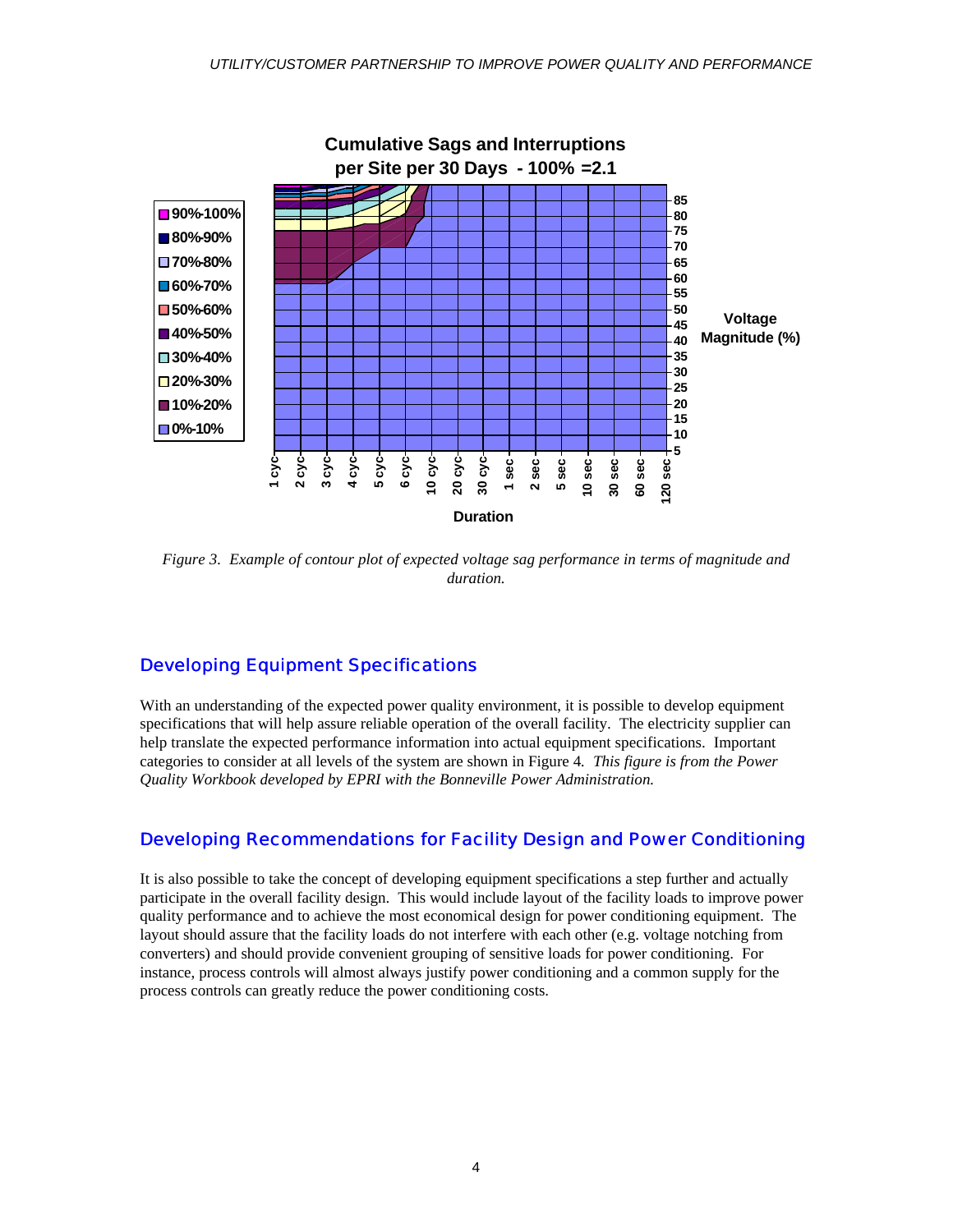

*Figure 4. Types of power quality evaluations to consider in developing equipment and performance specifications.*

#### Investigating Power Quality Problems

Once the customer facility is in operation, power quality problems may be encountered. Customers do not usually have the expertise to investigate these problems, identify the causes, and develop options for solving the problem. Electric utilities have been helping their customers investigate these problems that may involve interaction between the supply system and the customer facility for a number of years. Utilities have developed groups of power quality engineers, purchased monitoring equipment, and obtained required analytical tools for these investigations. The need for these investigations will continue, even with improved designs of the facilities for compatibility with the power quality environment. It will continue to be easier and more economical for the electricity supplier to maintain the required expertise and tools to perform these investigations than for each customer to make the large investment required.

The investigations will usually involve problems of compatibility between the supply system electrical characteristics and the power quality requirements of specific equipment or processes. The investigations may require monitoring to characterize both the power quality and the equipment sensitivity. Simulations may be needed for extrapolation to other system conditions and to evaluate possible solutions from a technical perspective. Figure 5 illustrates the general procedure for performing these investigations (also from the EPRI/BPA Power Quality Workbook).

Significant expertise is developing over time by performing a large number of these investigations for a wide range of different customers*. Tools like EPRI's PQ Database can help organize the results of these investigations and provide a starting point for new engineers that require training and background on previous investigations.*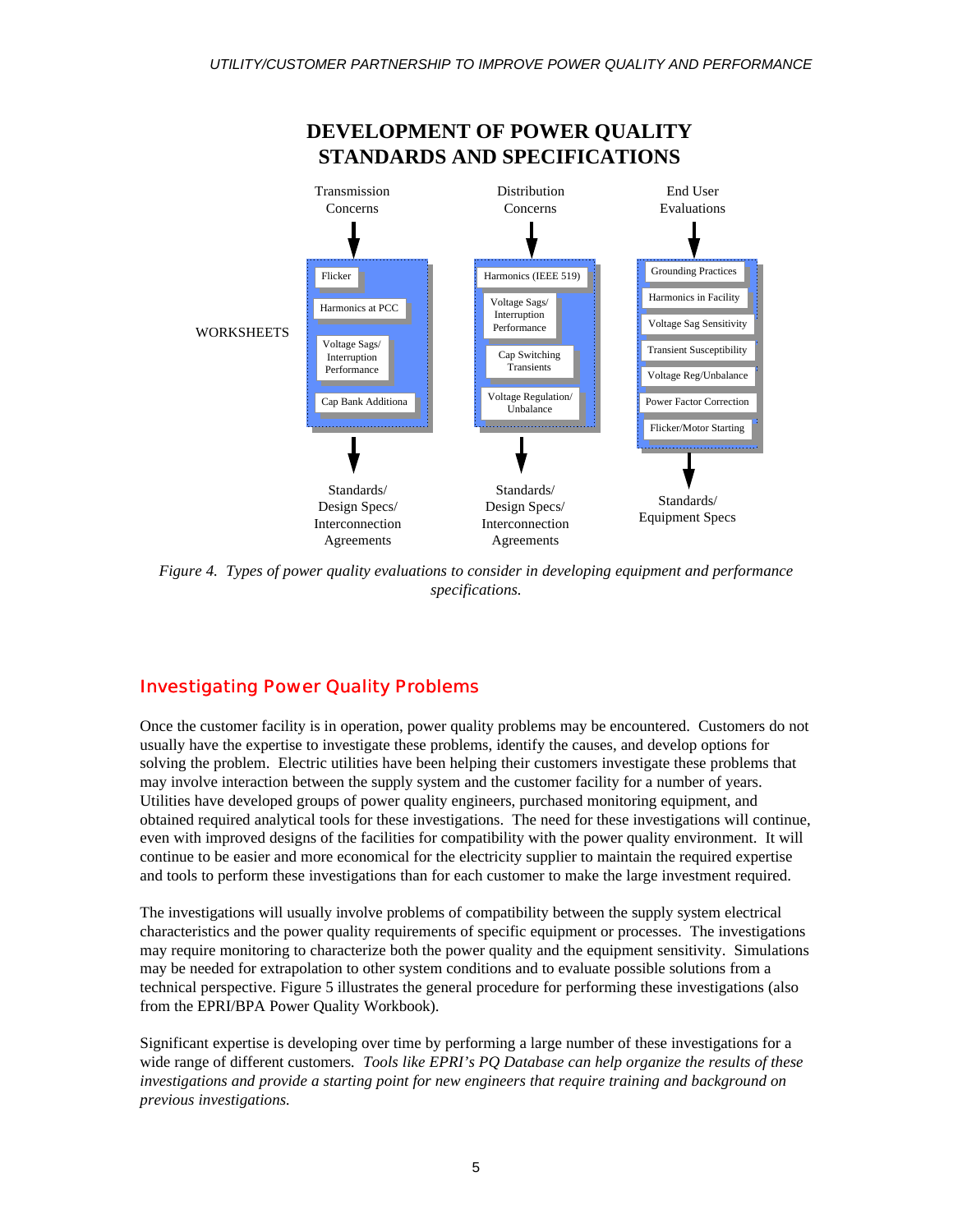

#### **POWER QUALITY PROBLEM EVALUATIONS**

*Figure 5. Procedure for evaluating power quality problems.*

#### Testing Equipment Performance

Power quality investigations usually involve a problem with equipment malfunctions during power quality variations. It is difficult to solve these problems without an understanding of the equipment sensitivity to power quality variations. Unfortunately, this information is often not available from manufacturers and, therefore, must be obtained from testing in the field and the laboratory. *EPRI started the Power Quality Test Facility as part of the Power Electronics Application Center to support utility needs for these testing services.* Figure 6 is an example of voltage sag ride through characteristics that can be obtained from laboratory tests. Efforts are under way to provide more complete testing specifications to characterize equipment performance during power quality variations. These are the *System Compatibility* Testing Guidelines.

#### Designing Solutions

Once the equipment sensitivity is known and the system performance is characterized, possible technologies to solve the power quality problem can be identified. The results of the preliminary power quality evaluations will identify potential compatibility problems and possible solutions that can be implemented for each type of problem (e.g. improved equipment ride through characteristics, harmonic filtering, capacitor switching control). Treating all of the power quality concerns together, it may be possible to design a more economic alternative for providing the required level of power quality. For instance, power conditioning equipment that provides ride through support and harmonic control could eliminate the need for harmonic filters. This evaluation should use a system perspective – the most economical method of solving the problem could be on the utility side of the meter. Only the electricity supplier can really take the system perspective in designing an optimum solution.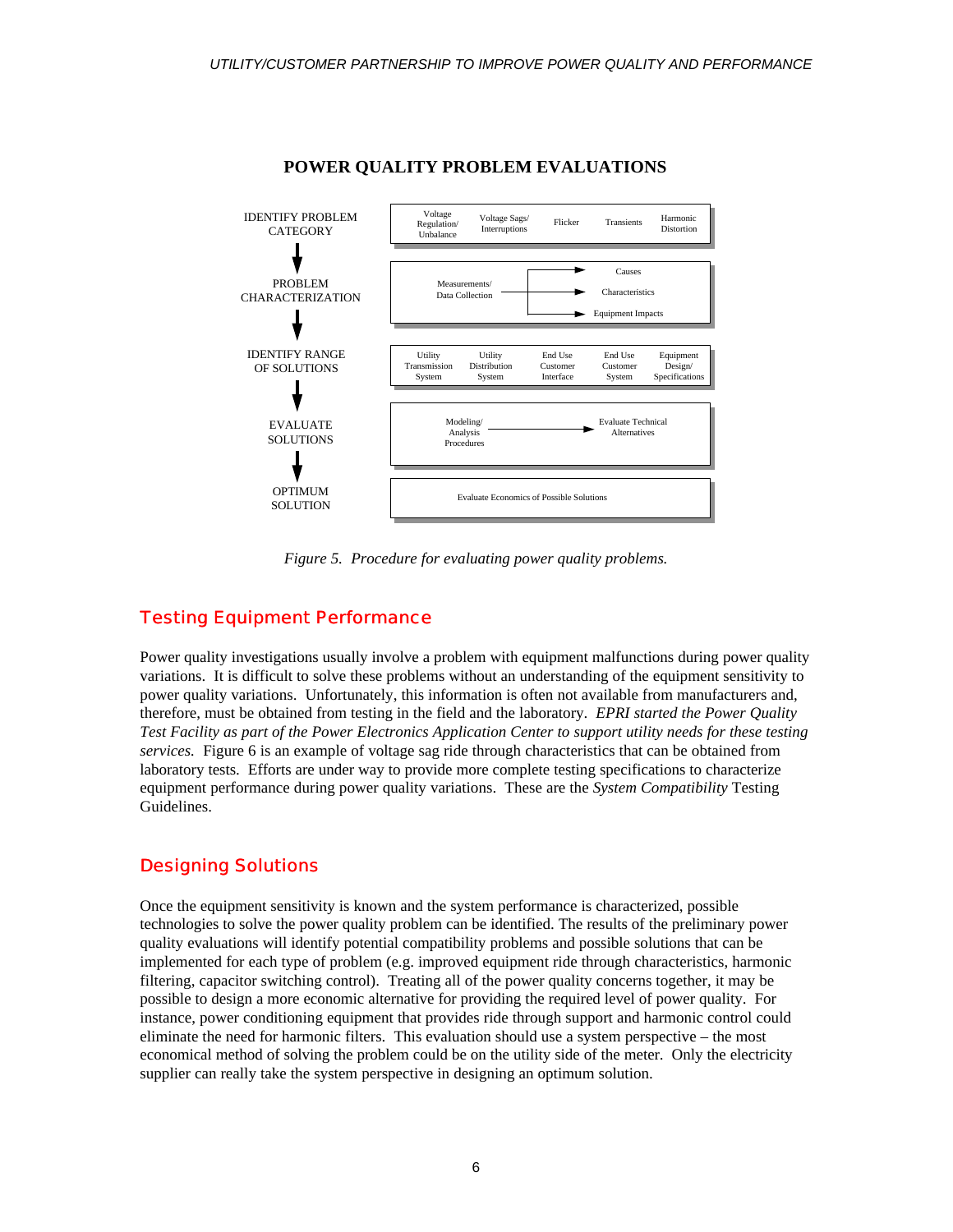**Voltage Sag Ride Through for PLC**



*Figure 6. Example of equipment ride through capability based on testing.*

#### Implementing and Maintaining Solutions

It is possible to take the service opportunity one step further and actually implement the solution for the customer. This frees the customer to focus on the job of running his business while outsourcing functions that can be provided more efficiently as a purchased service. The electricity supplier will have to develop staff or contractors for installation of equipment within the customer facilities and for periodic maintenance of the equipment. This is a very important service opportunity for utilities as they look for new revenue opportunities from their existing customer base. There are opportunities for alliances with power conditioning equipment vendors that can spread the risks associated with getting into the business of providing the power quality improvement solutions.

The first important task in establishing compatibility between the electrical supply and the facility operations is to characterize the expected quality of the supply. Standards like IEC 1000-2-2 provide some basic guidelines for the levels of power quality that can be expected but these specifications are

#### Providing Power Quality Information Services

Once the customer facility is operational, there is an ongoing need for power quality information (often in conjunction with information about overall energy use). The power quality performance information can be provided by the electricity supplier so that the customer does not have to maintain specialized expertise. The information reported back to the customer can be in summary form with a focus on recommendations to improve performance and information verifying proper operation of equipment and the system.

The backbone of a power quality information service will be a power quality monitoring system that can track performance both on the supply system and within customer facilities (e.g. at sensitive loads or power conditioning equipment). *EPRI has developed the PQView program as part of the Power Quality Diagnostic System to help manage the large amounts of power quality data that must be continuously*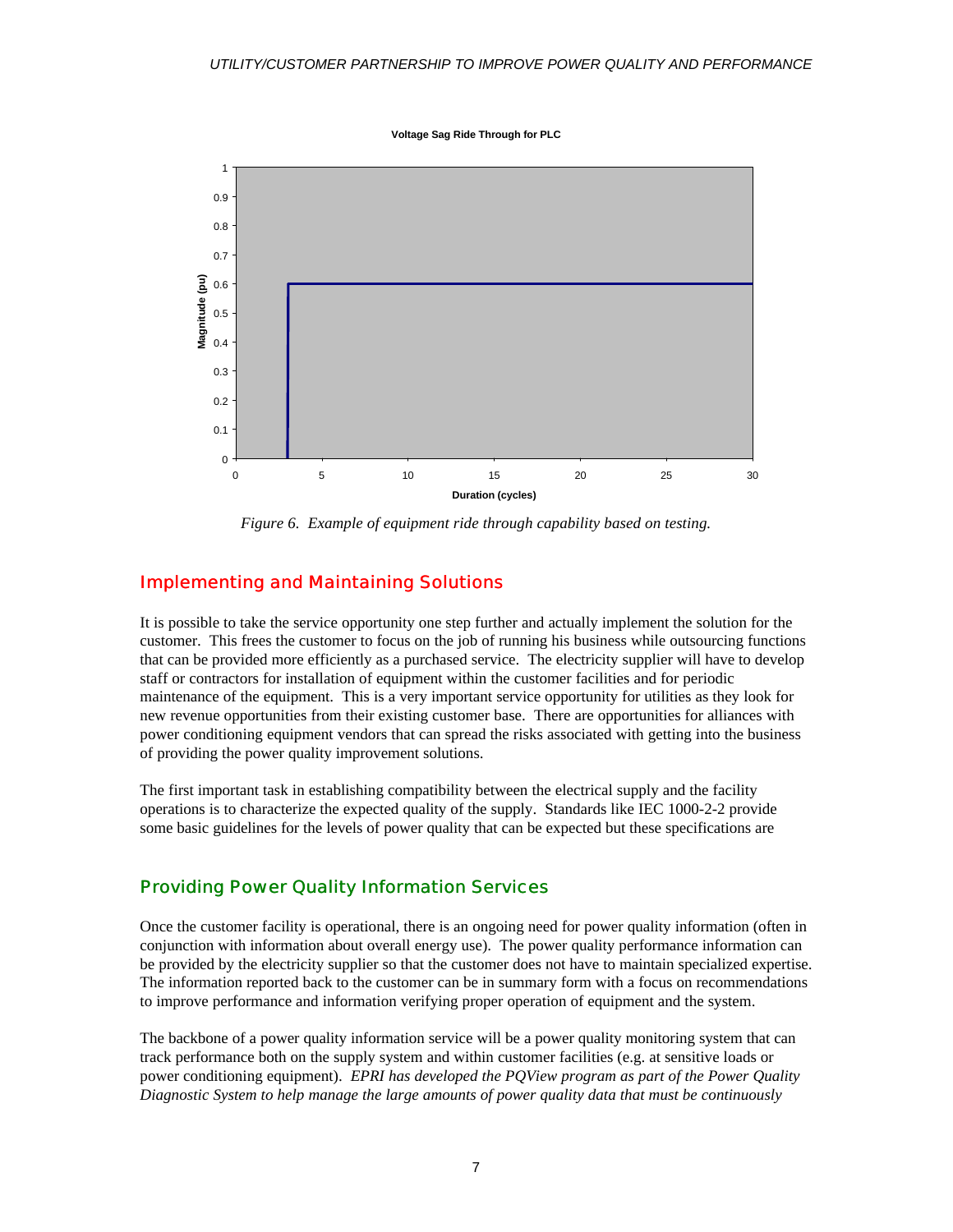*collected from around the system.* The system allows the utility to provide individual customers with access to the data in the form of summary reports and documentation for individual events via the World Wide Web (Figure 7).

Ongoing monitoring has the advantage of identifying any problems quickly and providing the information necessary to characterize the problem. Many equipment problems can be identified from changes in the power quality levels (e.g. component failures in power electronics equipment cause changed harmonic generating characteristics, switching problems will result in higher transient overvoltages, filter component failures will cause unbalanced harmonic levels, etc.). Over time, equipment sensitivity to power quality variations is characterized in much more detail so that additional power conditioning requirements can be identified and optimized.

#### Providing Equipment Maintenance and Operation Services

This type of service was described above under installing and maintaining the solutions to power quality problems. The service can be offered as a general service to customers for operating and maintaining power conditioning equipment. The supplier would develop expertise in specific types of power conditioning equipment and can achieve economies in the maintenance of the equipment through larger volumes (spare parts, required equipment for maintenance, ongoing monitoring of performance to identify maintenance needs, etc.). This again frees the customer to focus on the core business.

#### Providing Guaranteed Power Quality Performance Contracts

The customer might not even be interested in the specific technologies needed to make sure his/her process operate in a reliable manner. All the customer wants is a guarantee that the system will reliably provide the power needed to keep the facility operational. It would be up to the service provider to make sure that the combination of the supply system and any needed power conditioning equipment meets the needs of the specific process involved. This service requires an understanding of the system, the process, the specific equipment in the process, and the types of power conditioning equipment that could be employed. The service would have to be priced based on the level of power quality that must be maintained and the penalties associated with a power quality problem.

Solutions to maintain the required level of power quality can be optimized by the supplier. The options for improving power quality are evaluated at four different levels:

- 1. Supply system modifications and equipment that affect multiple customers.
- 2. Service entrance technologies.
- 3. Power conditioning at equipment locations within a facility.
- 4. Equipment specifications and design.

The last alternative is ideal for a long term solution but is often not practical when trying to improve the operation of an existing facility.

The customer need for this service and the price he/she is willing to pay will depend on the costs of a power quality problem at the facility and the susceptibility of the process. *EPRI is developing the economic analysis tools to evaluate the economics of different solutions as a module of the Power Quality Diagnostic System.*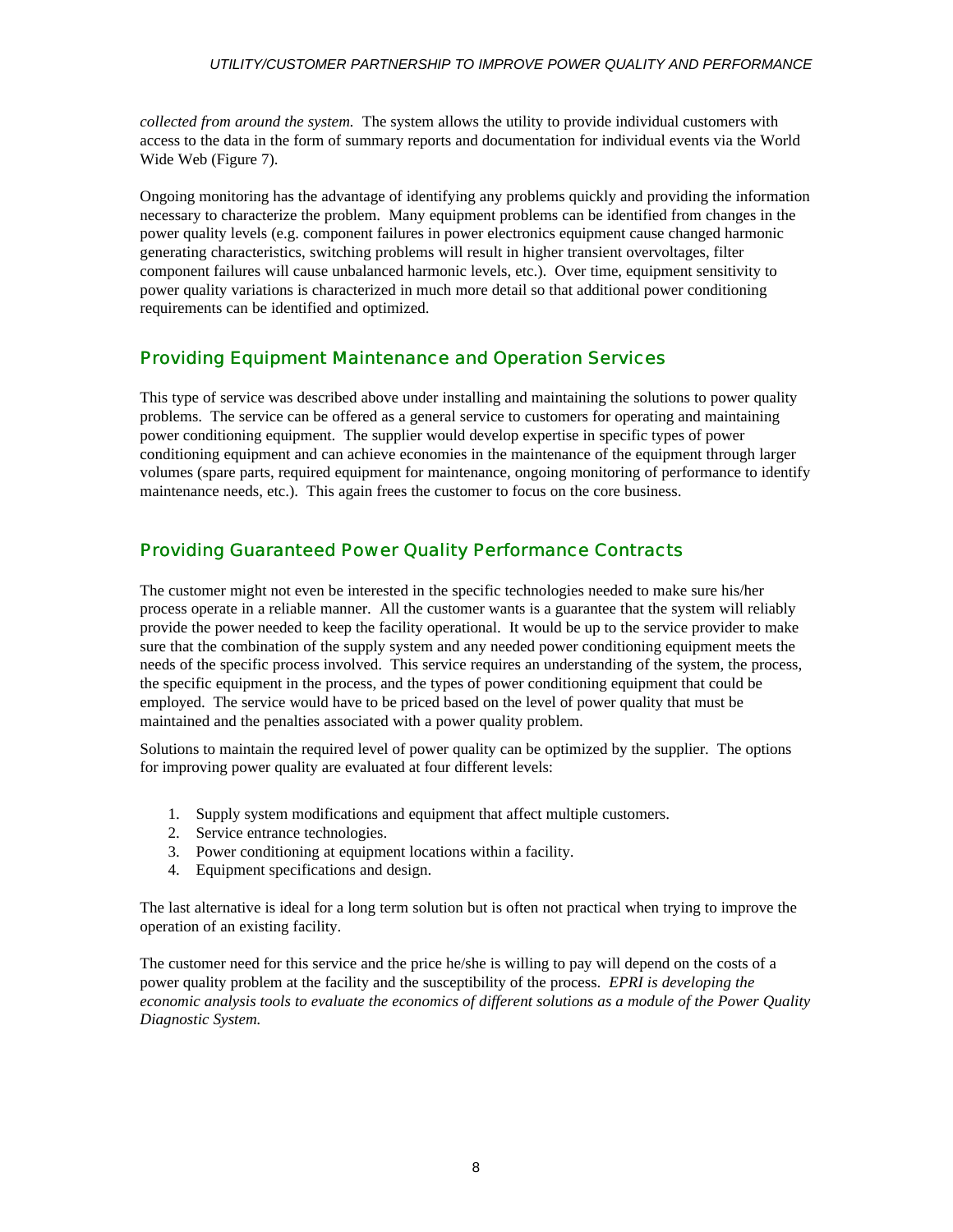## **Why Should the Electricity Supplier Offer These Services?**

Electric utilities have built power quality programs as customer service functions to help customers improve their operations and achieve compatibility with the electric supply characteristics. As deregulation takes hold of the utility industry, what will happen to this theme of cooperation between customers and their electric utilities? Will they continue to have a close working relationship? Will utilities have the same incentives to help customers? Will they be looking to convert all of the services to income-producing opportunities?

There is no question that customers will continue to have problems. Manufacturing processes are more integrated and automation is the name of the game. If any component in the whole process is impacted by a power quality variation, the whole process is interrupted. So, where will customers go for help in the deregulated environment when they are buying power from one electric utility, it is being wheeled across the transmission system of another utility, it is being delivered by a third utility, and it is being metered by someone else?

#### Maintaining Key Customers

Commercial building operators and manufacturing facility managers will not want to deal with three or more different utilities to get their problems solved. Customers will want to make sure that their power quality issues are handled as part of their overall electricity (or energy) contract. This makes power quality issues one of the areas of differentiation that can help utilities keep their most important customers. For instance, the special contracts that the automotive companies negotiated with both Detroit Edison and Consumers Power include payments for momentary interruptions to the facilities and on line monitoring of all power quality variations to help evaluate the impacts on production. In return, the automotive companies signed long term contracts with these suppliers.

#### The Energy Services Company

Evaluation of power quality concerns and implementation of power quality improvement technologies are part of a much larger concept that is taking hold throughout the utility industry - the Energy Services Business. Utilities are looking for ways to offer services to their traditional customer base because the margins on traditional electricity sales will become less and less as deregulation takes over. When technologies and expertise are developed to offer a range of services, the services can be offered worldwide, not just in a traditional service territory. The power quality services described in this paper illustrate the range of services that can be integrated into the Energy Services business concept.

#### Regulation

Power quality will have to be regulated. As deregulation takes over the industry, the temptation to let the level of service and investment in the system deteriorate is obvious. Regulators will want to prevent this be requiring some basic level of quality and reliability. Indices are being developed and standardized to facilitate the characterizing of power quality levels on the system (IEEE 1159-1992 provided a starting point by standardizing the definitions). EPRI recently completed a 2 year monitoring project to provide benchmark indices describing power quality levels on distribution systems in the United States. The Europeans have already started the process with the Euronorms (EN50160) that define levels of power quality that can be expected in a number of important categories (harmonics, flicker, regulation, unbalance, disturbances).

Utilities will have to report power quality performance statistics and make sure that the performance does not significantly deteriorate over time. The regulations governing power quality will be part of the overall